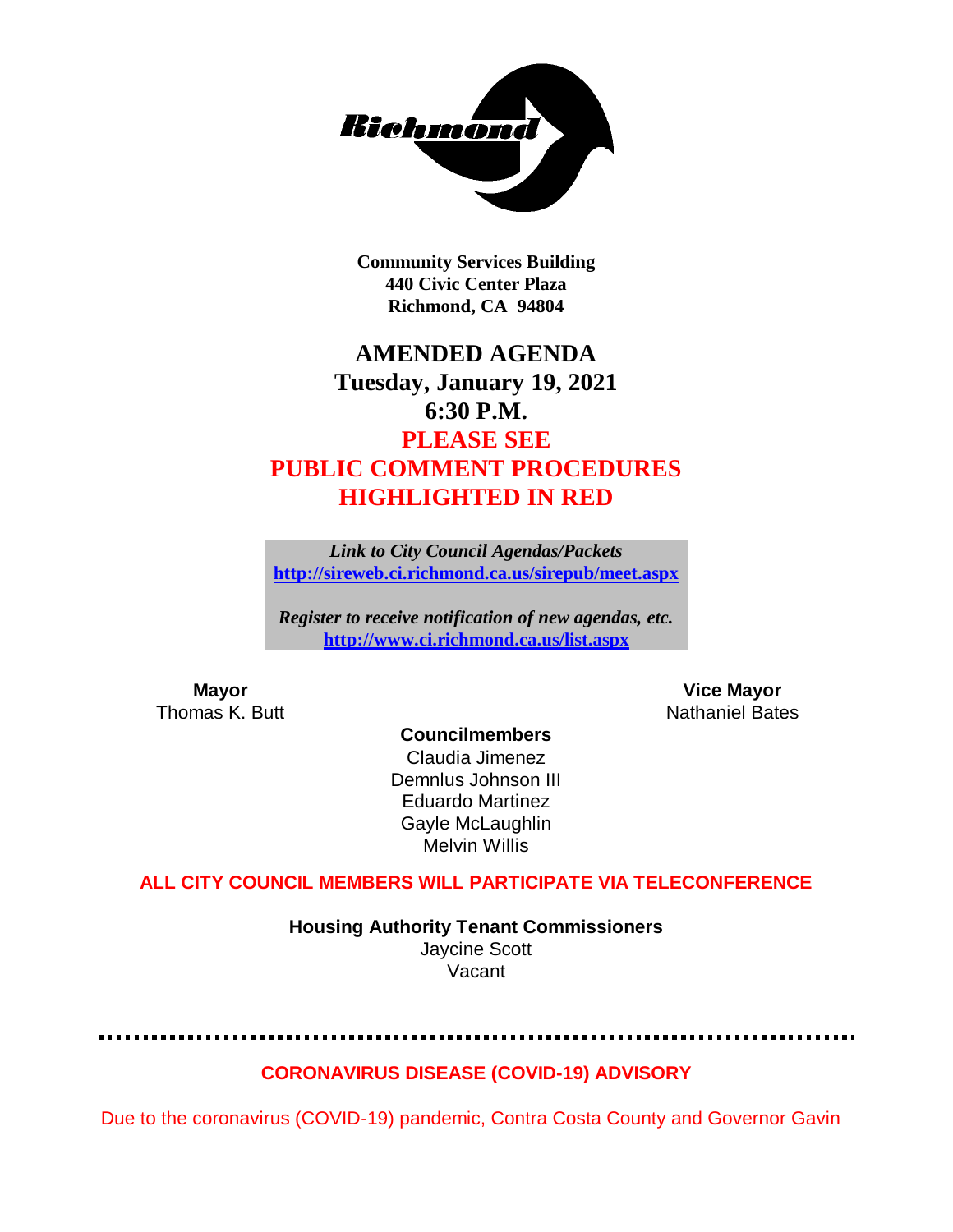Newsom have issued multiple orders requiring sheltering in place, social distancing, and reduction of person-to-person contact. Accordingly, Governor Gavin Newsom has issued executive orders that allow cities to hold public meetings via teleconferencing. Both **<https://www.coronavirus.cchealth.org/>** and

**<http://www.ci.richmond.ca.us/3914/Richmond-Coronavirus-Info>** provide updated coronavirus information.

DUE TO THE SHELTER IN PLACE ORDERS, attendance at the City of Richmond City Council meeting will be limited to Council members, essential City of Richmond staff, and members of the news media. Public comment will be confined to items appearing on the agenda and will be limited to the methods provided below. Consistent with Executive Order N-29-20, this meeting will utilize teleconferencing only. The following provides information on how the public can participate in this meeting.

#### **How to watch the meeting from home:**

- 1. KCRT Comcast Channel 28 or AT&T Uverse Channel 99
- 2. Livestream online at<http://www.ci.richmond.ca.us/3178/KCRT-Live>

#### **Public comment may be submitted by mail, email and/or Zoom video conference in the manner that follows; provided that no member of the public may submit more than one verbal comment per agenda item.**

- **1.** Via mail received by 1:00 p.m. the day of the meeting, sent to 450 Civic Center Plaza, 3rd Floor, Office of the Clerk, Richmond, CA 94804.
- **2.** Via email to [cityclerkdept@ci.richmond.ca.us](mailto:cityclerkdept@ci.richmond.ca.us) by 1:00 p.m. the day of the meeting.

Emails *MUST* contain in the subject line 1) public comments – Open Session prior to Closed Session; 2) public comments – Open Forum; or 3) public comments agenda item #\_\_ [include the agenda item number]. All such email will be posted on-line and emailed to the City Council before the meeting is called to order. The Clerk will prepare summaries of all such email and the summaries will be read into the record. **No individual email will be read into the record, only the summaries**. Due to the high volume of emails received, emails that do not contain the correct identifying information in the subject line may be overlooked and may not become part of the record. **Email received after 1:00 p.m. will not be summarized nor read into the record. Email received after 1:00 p.m. will, however, be posted on-line following the meeting as part of the supplemental materials attached to the meeting minutes.**

**3.** Via Zoom by video conference or by phone using the following link/call-in numbers – for Open Session and City Council:

**Please click the link below to join the webinar: [https://zoom.us/j/99312205643?pwd=MDdqNnRmS2k4ZkRTOWhlUldQOUF1Z](https://zoom.us/j/99312205643?pwd=MDdqNnRmS2k4ZkRTOWhlUldQOUF1Zz09) [z09](https://zoom.us/j/99312205643?pwd=MDdqNnRmS2k4ZkRTOWhlUldQOUF1Zz09) Passcode: ccmeeting**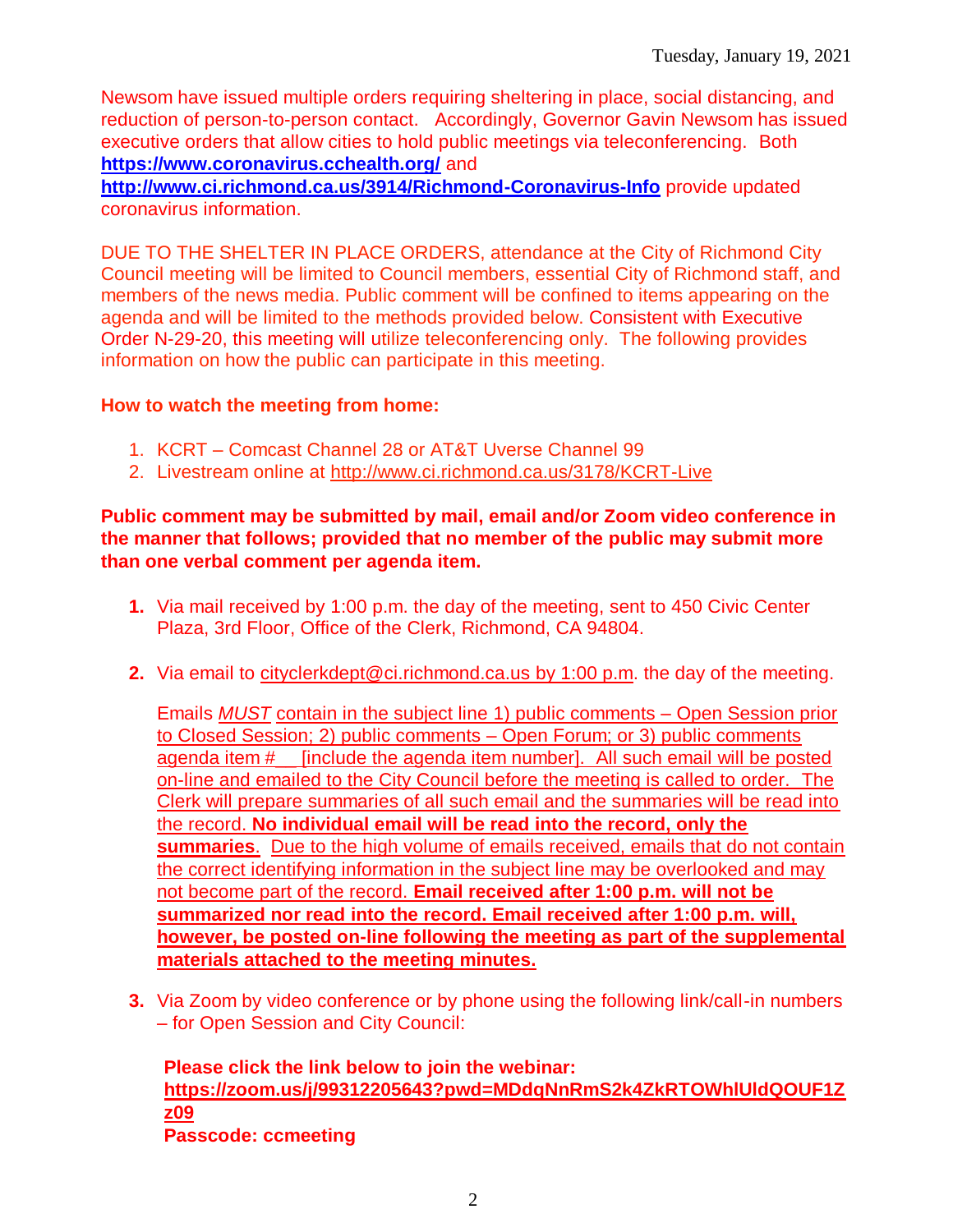**Or iPhone one-tap:**

**US: +16699006833,,99312205643# or +13462487799,,99312205643# Or Telephone:**

**Dial (for higher quality, dial a number based on your current location): US: +1 669 900 6833 or +1 346 248 7799 or +1 253 215 8782 or +1 312 626 6799 or +1 929 205 6099 or +1 301 715 8592 Webinar ID: 993 1220 5643**

International numbers available:<https://zoom.us/u/aehrwCgISx>

a. To comment by video conference, click on the Participants button at the bottom of your screen and select the "**Raise Your Hand**" button to request to speak when Public Comment is being asked for. Speakers will be called upon in the order they select the "Raise Your Hand" feature. When called upon, you will be unmuted. After the allotted time, you will then be re-muted. \*\*

b. To comment by phone, you will be prompted to "Raise Your Hand" by pressing "**\*9**" to request to speak when Public Comment is asked for. When called upon, you will be unmuted. After the allotted time, you will then be re-muted. Instructions of how to raise your hand by phone are available at: [https://support.zoom.us/hc/en-us/articles/201362663 -Joining-a-meeting-by](https://support.zoom.us/hc/en-us/articles/201362663)[phone.](https://support.zoom.us/hc/en-us/articles/201362663) \*\*

\*\*The clerk will announce the item number and ask individuals who would like to address the Council to raise their hand. After the clerk reads the item into the record, the request to speak period on the item will be closed.

#### *The City cannot guarantee that its network and/or the site will be uninterrupted. To ensure that the City Council receives your comments, you are strongly encouraged to submit your comments in writing in advance of the meeting.*

### **Record of all public comments:**

All public comments will be considered a public record, put into the official meeting record. All public comments will be available after the meeting as supplemental materials and will be posted as an attachment to the meeting minutes when the minutes are posted: [http://www.ci.richmond.ca.us/Archive.aspx?AMID=31.](http://www.ci.richmond.ca.us/Archive.aspx?AMID=31)

### **Procedures for Removing Consent Calendar Items from the Consent Calendar**

Councilmembers and members of the public who wish to remove an item from the consent calendar must comply with the following procedures in order to remove an item from the consent calendar:

1. Telephone or email a City staff member who has knowledge of the subject matter by 2:00 p.m. on the day of meeting. Any staff member shown as an author of the agenda report for the particular item has knowledge of the subject matter and may be called.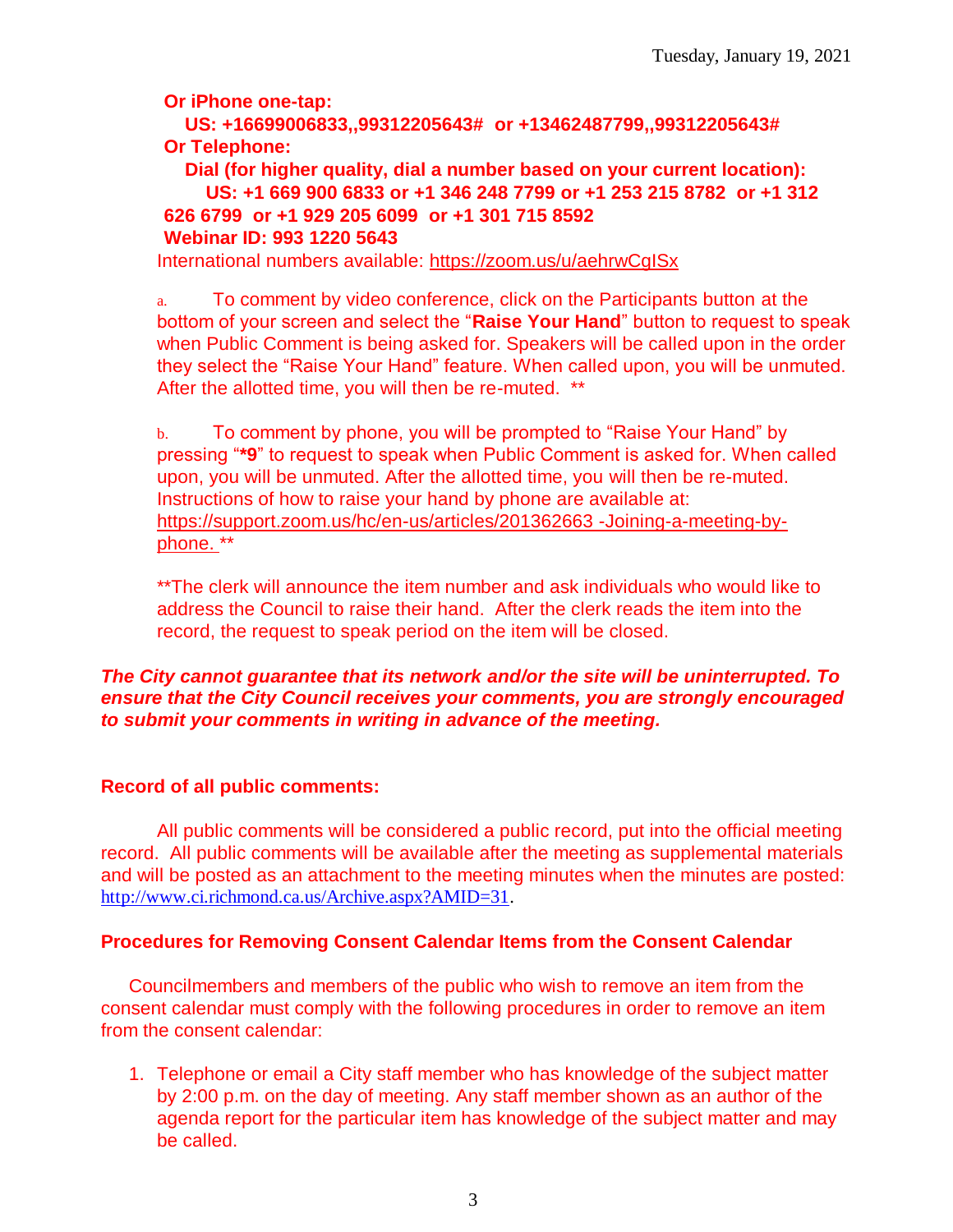2. Inform the City Clerk's Office by email at [cityclerkdept@ci.richmond.ca.us](mailto:cityclerkdept@ci.richmond.ca.us) or by phone at 510-620-6513, ext. 9, by 3:00 p.m. that they discussed the matter with staff with knowledge of the subject matter and that such Councilmember or member of the public, nonetheless, desires the item to be removed from the consent calendar for discussion.

Staff will be informed by the City Clerk's Office as soon as reasonably practicable after notice of the request to remove the item from the consent calendar. Staff may attend the meeting remotely.

#### **Accessibility for Individuals with Disabilities**

Upon request, the City will provide for written agenda materials in appropriate alternative formats, or disability-related modification or accommodation, including auxiliary aids or services and sign language interpreters, to enable individuals with disabilities to participate in and provide comments at/related to public meetings. Please submit a request, including your name, phone number and/or email address, and a description of the modification, accommodation, auxiliary aid, service or alternative format requested at least two days before the meeting. Requests should be emailed to [cityclerkdept@ci.richmond.ca.us](mailto:cityclerkdept@ci.richmond.ca.us) or submitted by phone at 510-620-6513, ext. 9, or 510- 620-6509. Requests made by mail to City Clerk's Office, City Council meeting, 450 Civic Center Plaza, Richmond, CA 94804 must be received at least two days before the meeting. Requests will be granted whenever possible and resolved in favor of accessibility.

#### **Effect of Advisory on In-person public participation**

During the pendency of the Executive Order N-29-20, the language in this Advisory portion of the agenda supersedes any language below in the meeting procedures contemplating inperson public comment.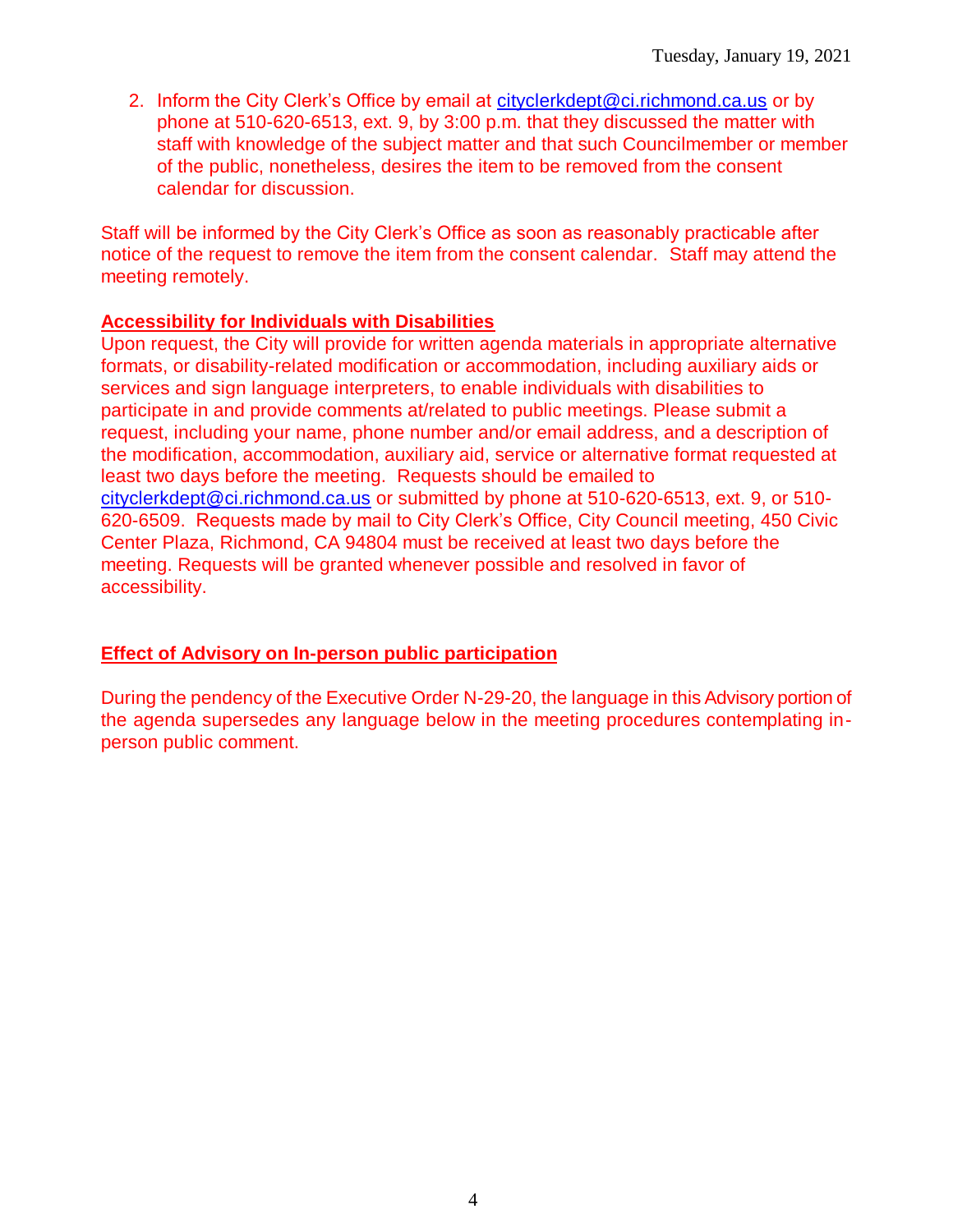# **MEETING PROCEDURES**

The City of Richmond encourages community participation at its City Council meetings and has established procedures that are intended to accommodate public input in a timely and time-sensitive way. As a courtesy to all members of the public who wish to participate in City Council meetings, please observe the following procedures:

**PUBLIC COMMENT ON AGENDA ITEMS:** Anyone who desires to address the City Council on items appearing on the agenda must complete and file a pink speaker's card with the City Clerk **prior** to the City Council's consideration of the item. Once the City Clerk has announced the item, no person shall be permitted to speak on the item other than those persons who have submitted their names to the City Clerk. Your name will be called when the item is announced for discussion. **Each speaker will be allowed up to TWO (2) MINUTES to address the City Council on NON-PUBLIC HEARING items listed on the agenda. Speakers are allowed up to THREE (3) minutes on PUBLIC HEARING items.**

**CONSENT CALENDAR:** Consent Calendar items are considered routine and will be enacted, approved or adopted by one motion unless a request for removal for discussion or explanation is received from the audience or the City Council. A member of the audience requesting to remove an item from the consent calendar that is sponsored by City staff must first complete a speaker's card and discuss the item with a City staff person who has knowledge of the subject material **prior** to filing the card with the City Clerk and **prior** to the City Council's consideration of Agenda Review. Councilmembers who request to remove an item from the consent calendar must do so during Agenda Review. An item removed from the Consent Calendar may be placed anywhere on the agenda following the City Council's agenda review.

**CONDUCT AT MEETINGS:** Richmond City Council meetings are limited public forums during which the City strives to provide an open, safe atmosphere and promote robust public debate. Members of the public, however, must comply with state law, as well as the City's laws and procedures and may not actually disrupt the orderly conduct of these meetings. The public, for example, may not shout or use amplifying devices, must submit comment cards and speak during their allotted time, may not create a physical disturbance, may not speak on matters unrelated to issues within the jurisdiction of the City Council or the agenda item at hand, and may not cause immediate threats to public safety.

**CITY HARASSMENT POLICY:** The City invites public comment and critique about its operations, including comment about the performance of its public officials and employees, at the public meetings of the City Council and boards and commissions. However, discriminatory or harassing comments about or in the presence of City employees, even comments by third parties, may create a hostile work environment, if severe or pervasive. The City prohibits harassment against an applicant, employee, or contractor on the basis of race, religious creed, color, national origin, ancestry, physical disability, medical condition, mental disability, marital status, sex (including pregnancy, childbirth, and related medical conditions), sexual orientation, gender identity, age or veteran status, or any other characteristic protected by federal, state or local law. In order to acknowledge the public's right to comment on City operations at public meetings, which could include comments that violate the City's harassment policy if such comments do not cause an actual disruption under the Council Rules and Procedures, while taking reasonable steps to protect City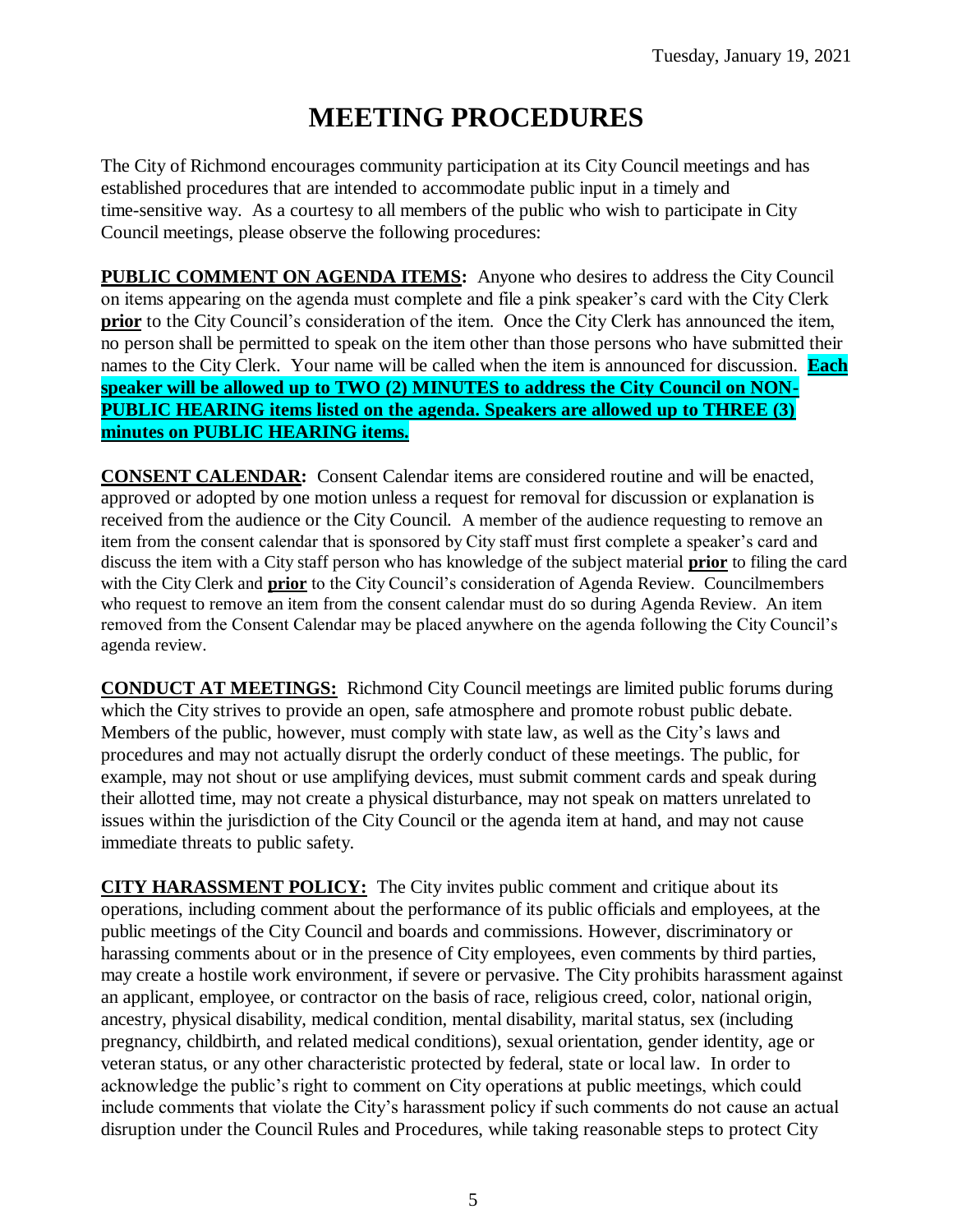employees from discrimination and harassment, City Boards and Commissions shall adhere to the following procedures. If any person makes a harassing remark at a public meeting that violates the above City policy prohibiting harassment, the presiding officer of the meeting may, at the conclusion of the speaker's remarks and allotted time: (a) remind the public that the City's Policy Regarding Harassment of its Employees is contained in the written posted agenda; and (b) state that comments in violation of City policy are not condoned by the City and will play no role in City decisions. If any person makes a harassing remark at a public meeting that violates the above City policy, any City employee in the room who is offended by remarks violating the City's policy is excused from attendance at the meeting. No City employee is compelled to remain in attendance where it appears likely that speakers will make further harassing comments. If an employee leaves a City meeting for this reason, the presiding officer may send a designee to notify any offended employee who has left the meeting when those comments are likely concluded so that the employee may return to the meeting. The presiding officer may remind an employee or any council or board or commission member that he or she may leave the meeting if a remark violating the City's harassment policy is made. These procedures supplement the Council Rules and Procedures relating to disruption of orderly conduct at Council meetings.

Any law enforcement officer on duty or whose service is commanded by the presiding officer shall be Sergeant-at-Arms of the Council meetings. He/she, or they, shall carry out all orders and instructions given by the presiding officer for the purpose of maintaining order and decorum at the Council meetings (City Council Rules of Procedure and Order Section III F, RMC Section 2.12.030).

**\*\*\*\*\*\*\*\*\*\*\*\*\*\*\*\*\*\*\*\*\*\*\*\*\*\*\*\*\*\*\*\*\*\*\*\*\*\*\*\*\*\*\*\*\*\*\*\*\*\*\*\*\*\*\*\*\*\***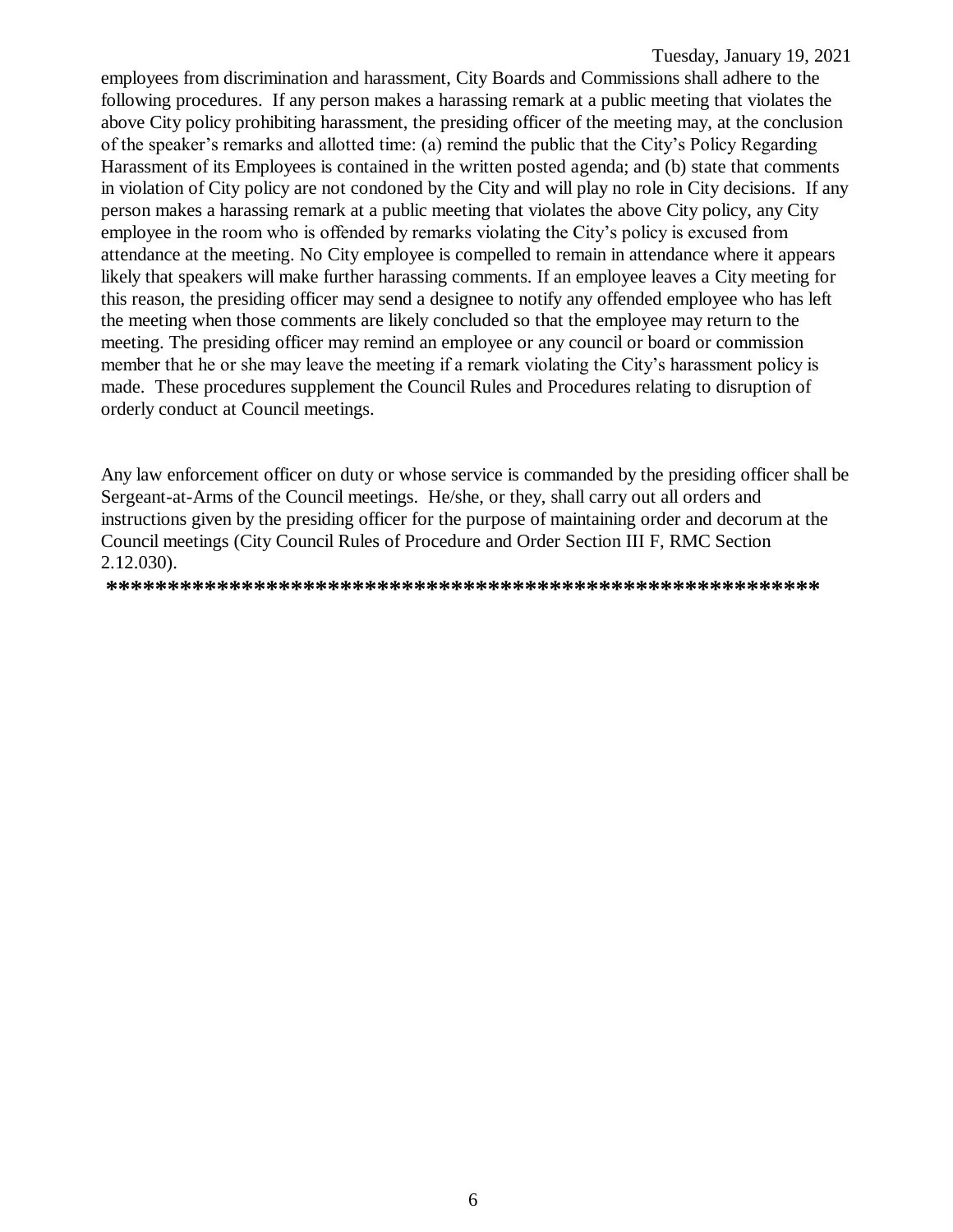# **SPECIAL MEETING OF THE RICHMOND HOUSING AUTHORITY**

#### 6:25 p.m.

#### **A. ROLL CALL**

#### **B. STATEMENT OF CONFLICT OF INTEREST**

#### **C. REPORT FROM THE EXECUTIVE DIRECTOR**

#### **D. AGENDA REVIEW**

#### **E. HOUSING AUTHORITY CONSENT CALENDAR**

- **E-1.** ADOPT a resolution approving a one year contract with Maze and Associates to complete the audits for Fiscal Years 2017-2019 for the Richmond Housing Authority for a total not to exceed amount of \$124,445.30 for the period of July 1, 2020 to June 30, 2021 - Richmond Housing Authority (Belinda Brown/Nannette Beacham 621-1300).
- **E-2.** ADOPT a resolution removing the former City of Richmond Budget Administrator, Markisha Guillory, and adding City of Richmond Accounting Manager, Delmy Cuellar, as authorizing signatory on the Mechanics Bank depository and checking accounts - Richmond Housing Authority (Nannette Beacham 621-1300).
- **E-3.** APPROVE the minutes of the regular November 10, 2020, and special December 15 and 22, 2020, Richmond Housing Authority meetings - City Clerk's Office (Pamela Christian 620-6513).

#### **F. ADJOURNMENT**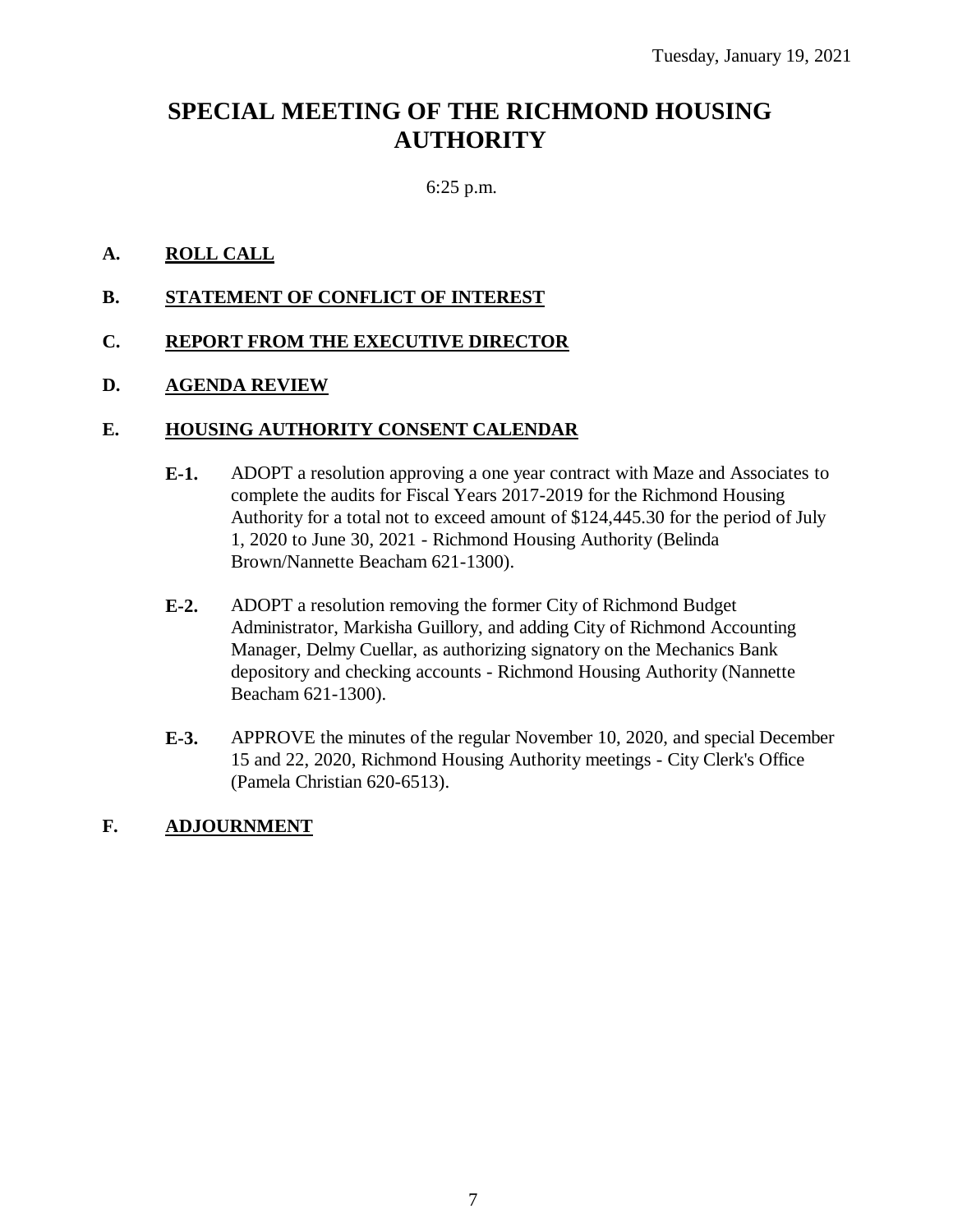# **REGULAR MEETING OF THE RICHMOND CITY COUNCIL**

6:30 p.m.

#### **A. ROLL CALL**

- **B. STATEMENT OF CONFLICT OF INTEREST**
- **C. AGENDA REVIEW**

#### **D. REPORT FROM THE CITY MANAGER**

#### **E. OPEN FORUM FOR PUBLIC COMMENT**

#### **F. CITY COUNCIL CONSENT CALENDAR**

- **F-1.** APPROVE the second amended 2019/20 North Richmond Waste & Recovery Mitigation Fee Expenditure Plan (Exhibit A), and the amended 2020/21 North Richmond Waste & Recovery Mitigation Fee Expenditure Plan (Exhibit B), from July 1, 2020 through June 30, 2021, as recommended by the North Richmond Waste and Recovery Mitigation Fee Joint Expenditure Planning Committee - Library and Community Services Department (Sal Vaca / Lori Reese 307-8003).
- **F-2.** ADOPT a resolution authorizing staff to submit the required 20% local match, or \$10,608, to the Metropolitan Transportation Commission for the Pavement - Technical Assistance Program Round 22 grant for a total project cost of \$53,040 - Public Works Department (Yader A Bermudez 774-6300 / Tawfic Halaby 621- 1612).
- **F-3.** RECEIVE the City's Investment and Cash Balance Report for the month of November 2020 – Finance Department (Belinda Brown/Delmy Cuellar 620- 6790).
- **F-4.** APPROVE an appointment to the Design Review Board: APPOINT Michelle Hook, new appointment, seat #1, filing an unexpired term with an expiration date of March 17, 2021 - Office of the Mayor (Mayor Tom Butt 620-6502). **This item was continued from the January 5, 2021, meeting.**
- **F-5.** APPROVE an appointment to the Rent Board: APPOINT Ayoka Medlock-Nurse, new appointment, seat #4, filing an unexpired term with an expiration date of March 21, 2021 - Office of the Mayor (Mayor Tom Butt 620-6502). **This item was continued from the January 5, 2021, meeting.**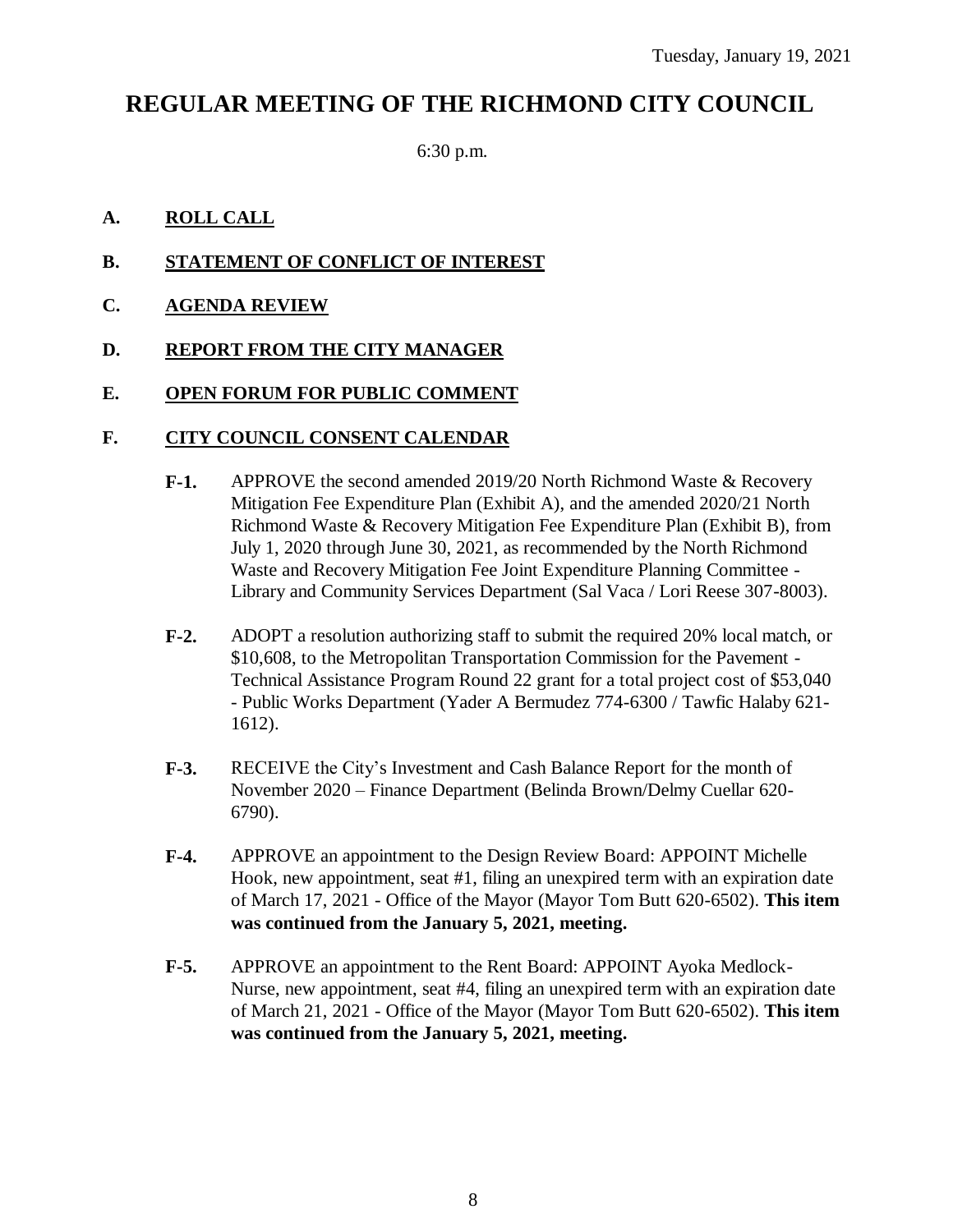- **F-6.** APPROVE an appointment to the Planning Commission: APPOINT Jonathan Harrison, new appointment, seat #1, filing an unexpired term with an expiration date of June 30, 2022 - Office of the Mayor (Mayor Tom Butt 620-6502). **This item was continued from the January 5, 2021, meeting.**
- **F-7.** APPROVE the minutes of the December 15 and 22, 2020, January 5, 2021, Regular Meetings of the City Council, and January 12, 2021, Special Swearing-In Ceremony - City Clerk's Office (Pamela Christian 620-6513).
- **F-8.** ADOPT a resolution to update the 2021 solid waste collection rates City Manager's Office (Shasa Curl/Samantha Carr 620-6512).
- **F-9.** AUTHORIZE the city manager or their designee to execute a quit claim deed to abandon's the City's easement for the Hilltop Identification Sign, located adjacent to Interstate-80, so that LBG Hilltop LLC may execute a new easement so they can replace and maintain a new sign - Community Development Department (Lina Velasco 620-6706).

#### **G. PUBLIC HEARINGS**

**G-1.** ADOPT a resolution to quitclaim an unused public utility easement owned by the City of Richmond recorded within the property with APN 507-251-021 adjacent to Dalai Lama Avenue and AUTHORIZE quitclaim of the easement - Public Works Department (Yader Bermudez 774-6300/ Patrick Phelan 307-8111).

#### **H. COUNCIL AS A WHOLE**

- **H-1.** RECEIVE an updated staffing presentation from the Police Department to include changes and/or modifications to the services provided to the community based on resource allocations due to financial and efficiency considerations - Police Department (Chief Bisa French 621-1802).
- **H-2.** APPROVE the installation of 575 street sweeping parking restriction signs in the Richmond Annex and Panhandle Annex Neighborhoods - Public Works Department (Yader A. Bermudez 774-6300). **This item was continued from the December 1 and December 22, 2020, meetings.**
- **H-3.** DISCUSS and DIRECT staff to suspend ticketing during the COVID-19 Shelterin-Place Order and come back to the Council in three months with options to modify the Street Sweeping Program for ALL interested neighborhoods - Councilmember McLaughlin (620-6636) and Councilmember Martinez (620- 6593).

#### **I. REPORTS OF OFFICERS: REFERRALS TO STAFF, AND GENERAL REPORTS (INCLUDING AB 1234 REPORTS)**

#### **J. ADJOURNMENT**